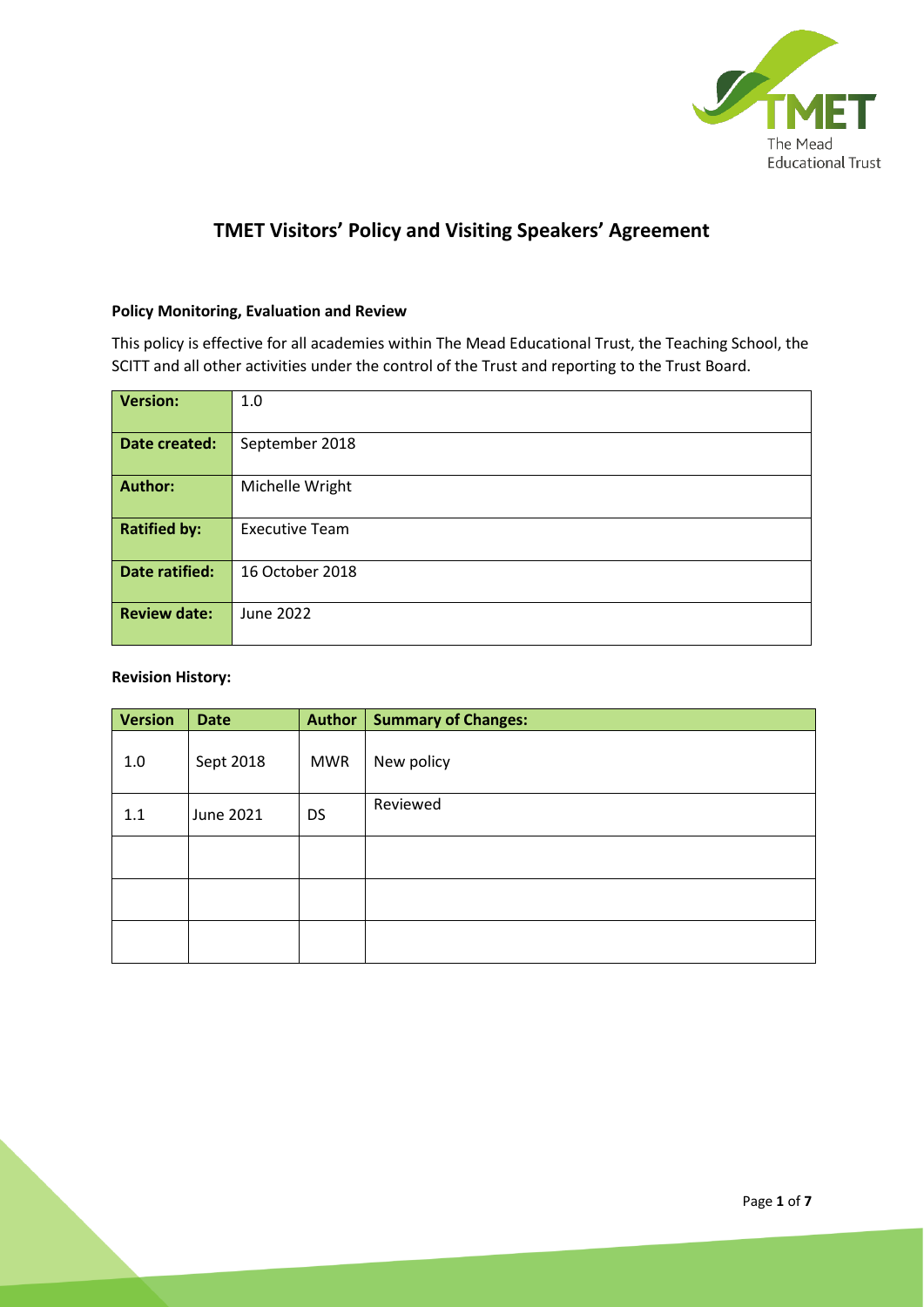# **TMET Visitors' Policy and Visiting Speakers' Agreement**

### **1. Introduction**

Visitors are welcome to the academies in The Mead Educational Trust (TMET). They contribute to the life and work of the Trust in many ways. The learning opportunities and experience they bring to the pupils in our academies are encouraged and appreciated.

The Trust has a legal duty of care for the health, safety, security and wellbeing of its pupils and staff. This duty of care incorporates the duty to 'safeguard' all pupils from subjection to any form of harm, abuse or nuisance.

It is our aim to safeguard all pupils both during school time and in extracurricular activities which are arranged by the academies. The aim is to ensure all pupils of each academy in the Trust can learn and enjoy extracurricular experiences, in an environment where they are safe from harm.

The Trust has therefore put in a place a clear protocol and procedure for the admittance of external visitors, including visiting speakers, to its academies that conforms to child protection and safeguarding guidelines.

#### **Where and to whom the policy applies**

Each academy is responsible to its school community for ensuring that its visitors and visiting speakers comply with the guidelines set out in this policy.

The policy applies to:

- All teaching and non-teaching staff employed by the Trust
- All external visitors entering the academy site during the school day or after-school activities (including peripatetic tutors, sport coaches and topic related visitors e.g. business people, authors, artists etc.)
- All Trustees/academy councillors
- All parents/carers
- All pupils
- Education personnel (Local Authority staff, inspectors)
- Contractors

The Principal is the member of staff responsible for implementation and coordination of this policy. All breaches of this procedure must be reported to the Principal.

#### **Linked policies**

- TMET Safeguarding and Child Protection Policy
- TMET Parent and Visitor Code of Conduct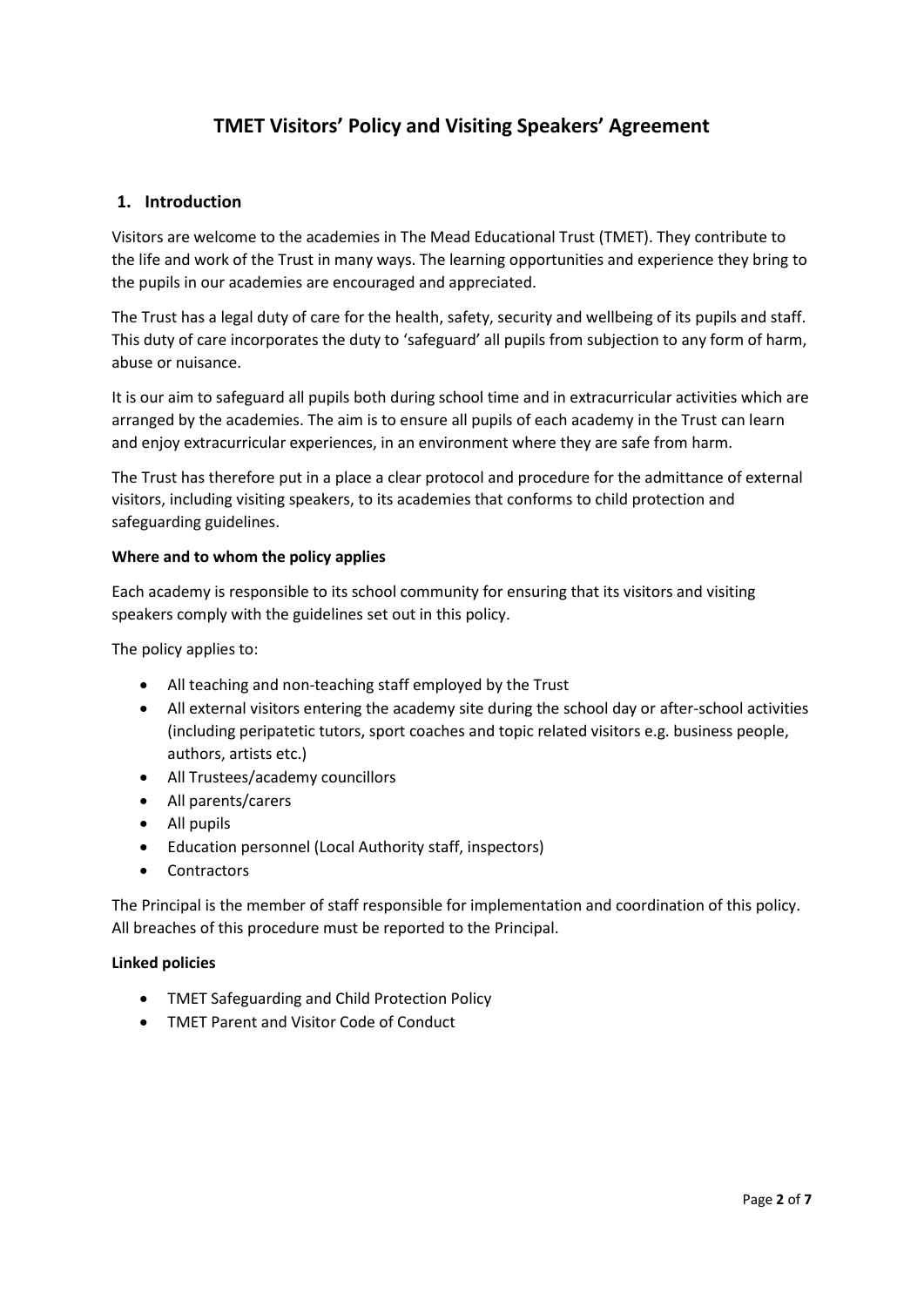## **2. Procedure for External Visitors**

#### **ALL visitors to Rowlatts Mead must comply with the procedure below:**

- All visitors must report to main reception they must not enter the school via any other entrance under any circumstances.
- At reception, all visitors must state the purpose of their visit and who has invited them. They should be ready to produce formal identification where appropriate.
- All visitors will be asked to sign in using the electronic system.
- Reception staff will make all visitors aware of the academy's safeguarding (leaflet) and health and safety procedures, so they are aware of how to report any concerns.
- All visitors will be issued with an identification badge. This must remain visible throughout their visit.
- Visitors will be escorted to their point of contact or their point of contact will be asked to come to reception to receive the visitor(s). The contact will then be responsible for their visitor(s) while they are on site.
- At no point should a visitor(s) be left on their own with pupils and must not be allowed to move about the site unaccompanied by a member of staff [unless they are registered on the Approved Visitor List – see below].
- In the event of a fire alarm/drill, the visitor should be accompanied to one of the assembly points – either the main playground, foundation playgrounds or front of school.
- On departing, visitors should be escorted back to reception to sign out and return their identification badge. All visitors must leave the school via main reception.

#### **2.1. Visitors whose purpose is to work with pupils in some capacity**

Visitors may be invited to Rowlatts Mead to work with pupils in a variety of capacities, for example, to deliver a lesson (normally supervised by a member of staff), to meet with small groups of students or to work with a student on a one to one basis (e.g. children's services or health professionals).

Staff should ensure the procedure for external visitors above is followed.

If a visitor has an Enhanced DBS clearance, they may work with pupils unaccompanied by another member of staff. This must be agreed with the academy in advance.

Any visitor delivering a lesson or assembly must comply with the requirements of the Visiting Speakers' Agreement set out below.

#### **2.2. Unknown/uninvited visitors to the academy**

Any visitor to the academy site who is not wearing an identification badge:

- Should be challenged politely to enquire who they are and what their business on the academy site is.
- Be escorted to reception to sign in and issued with an identification badge as per the procedure for external visitors set out above.

In the event the visitor refuses to comply, they should be asked to leave the site immediately and the Principal (or if not available, a senior member of staff) should be informed immediately.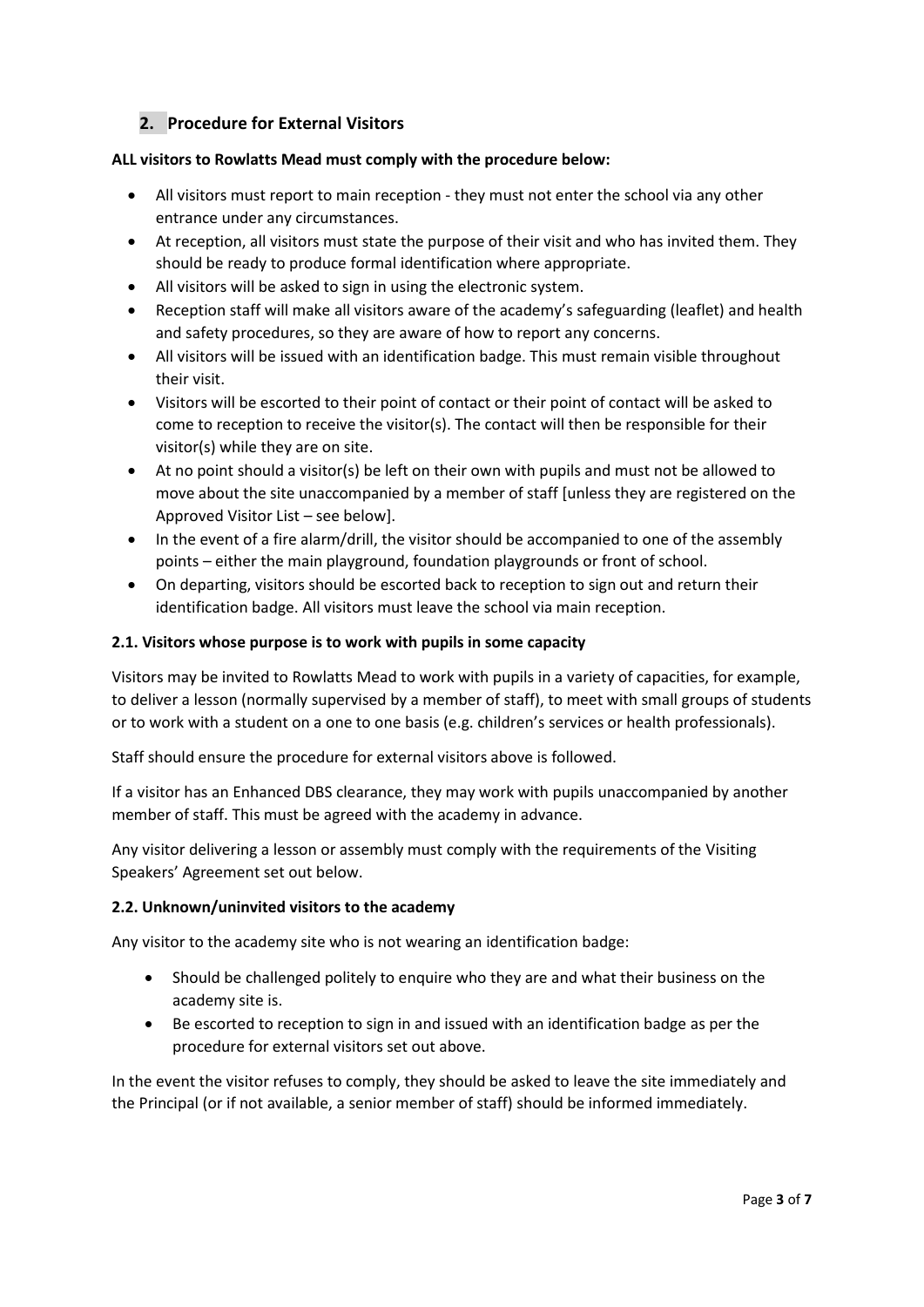If an unknown/uninvited visitor becomes abusive or aggressive, they will be asked to leave the site immediately and warned that if they fail to leave the school grounds, police assistance will be called for.

### **2.3. Approved Visitor List**

The academy will hold an approved visitor list for visitors who frequently visit the school site to undertake work within the academy (including contractors and supply staff).

To qualify for this list the visitor must:

- a) Have a current clear Enhanced DBS check. This must be registered on the academy's Single Central Record AND
- b) Have a current clear Barred List check undertaken by the academy AND
- c) Have the written authorisation of the Principal to travel around the academy site unaided.

Visitors on the approved list MUST follow the procedure for external visitors each time they visit the academy.

A copy of the approved visitor list will be kept at main reception.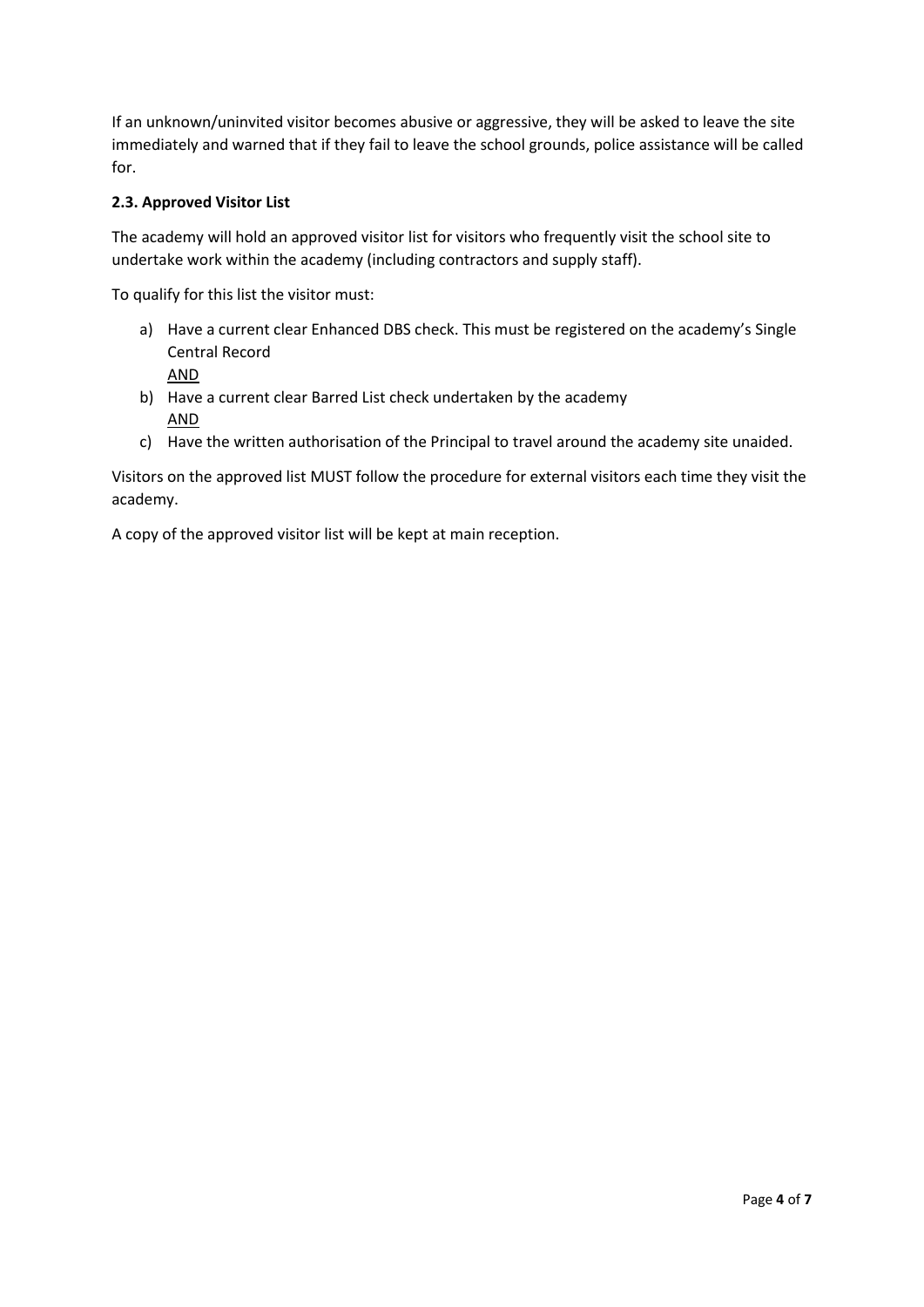## **3. Use of Visiting Speakers**

Rowlatts Mead will assess the suitability and effectiveness of any outside people/organisations who visit the academy to deliver assemblies, presentations or lessons.

It is recommended to invite speakers from an established company, charity or other group whose aims are well-documented and already known to the Trust.

For outside people/organisations that have not been used before, the following procedure must be followed:

- 1. The Principal must be informed in advance that a visiting speaker is to be invited. The following information should be provided on a suitable proforma:
	- Brief description of the booking, including a clear outline of the presentation
	- Contact details and a brief biography for the visiting speaker
	- Name and contact details of the person making the booking
	- Group size
	- Start and end time of the event

The Principal can then give provisional authorisation for the speaker to be booked.

- 2. The name of the intended speaker(s) and details of any organisation represented must be forwarded to the Lead Designated Safeguarding Officer. Appropriate suitability and background checks will then be carried out. This may involve internet searches and/or contacting schools where the person(s) has spoken previously.
- 3. The Lead Designated Safeguarding Officer will advise the Principal of the checks for the visiting speaker(s) and authorisation can then be granted by the Principal. If the academy has any concerns during the vetting process, it will pass any relevant information to the Local Authority Prevent Officer or other necessary multi agencies.
- 4. On the day of the assembly/presentation/lesson, the visiting speaker(s) must report to the academy main reception and the procedure for external visitors outlined above must be followed. The visiting speaker(s) must bring suitable identification.
- 5. Prior to the assembly/presentation/lesson, the Visiting Speaker Agreement (see Appendix) must be read and signed by the visiting speaker(s) and returned to the member of staff responsible for booking the speaker(s). If requested, a copy of the agreement will be sent to the speaker(s) in advance of the visit.

The Agreement indicates a commitment to the following:

- Any messages communicated to pupils are consistent with the ethos of TMET and Rowlatts Mead and do not marginalise any communities, groups or individuals.
- Any messages communicated to pupils do not seek to glorify criminal activity or violent extremism or seek to radicalise pupils through extreme or narrow views of faith, religion or culture or other ideologies.
- There will be no attempt to raise funds without the prior written permission of the Principal.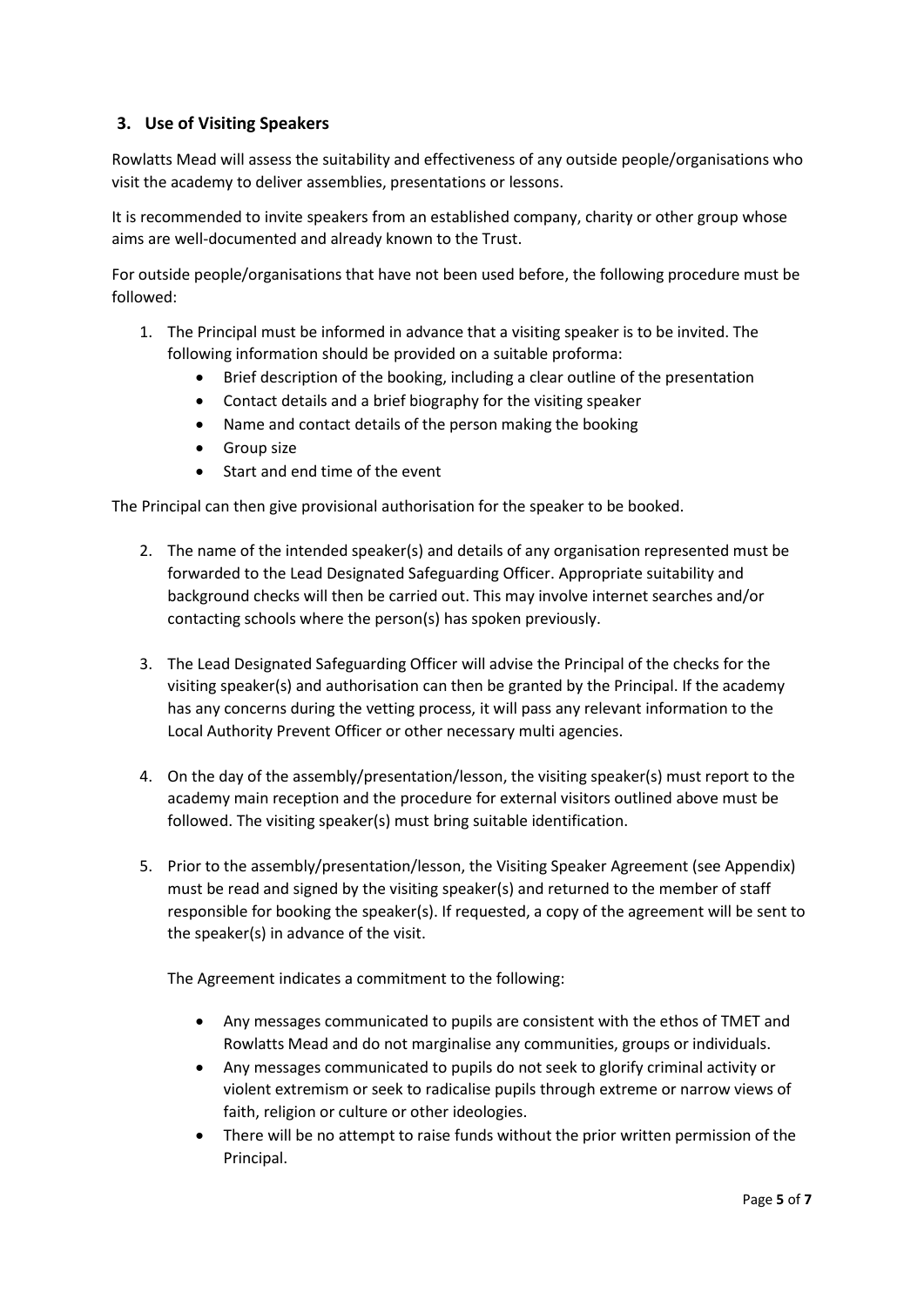- 6. The visiting speaker(s) must be accompanied by a member of staff at all times and never left alone with pupils.
- 7. A member of the senior leadership team will monitor the presentation/assembly/lesson to ensure it aligns with the values and ethos of the Trust and Rowlatts Mead and British values. Staff have the right and responsibility to interrupt and/or stop the presentation for any violation of the Agreement.
- 8. Following the presentation, the visiting speaker(s) should be accompanied by a member of staff to the reception to sign out. They must leave the academy site via reception.
- 9. The member of staff who organised the visiting speaker(s) should review/evaluate the presentation and report any concerns to the Lead Designated Safeguarding Officer. This will assist when making decisions about whether to invite the speaker back for future events.
- 10. If concerns are raised, the Lead Designated Safeguarding Officer will address the concern in line with the Trust's Safeguarding and Child Protection Policy.